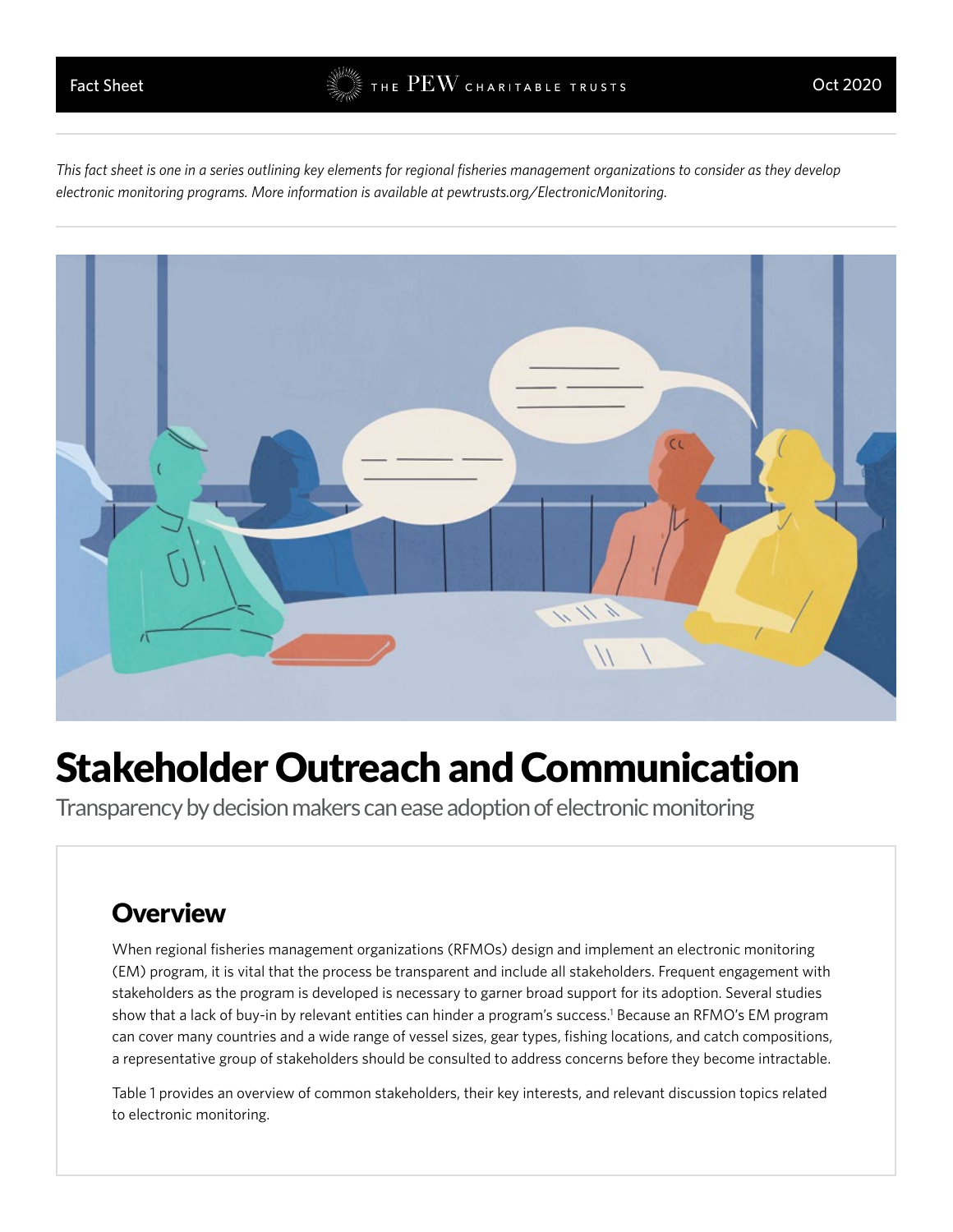### Table 1 **Stakeholder Interest in EM and Discussion Topics**

| <b>Stakeholder</b>                                                                    | Possible interests in electronic monitoring (EM)                                                                                                                                                                                                                                                       | <b>EM discussion topics</b>                                                                                                                                                                                                 |
|---------------------------------------------------------------------------------------|--------------------------------------------------------------------------------------------------------------------------------------------------------------------------------------------------------------------------------------------------------------------------------------------------------|-----------------------------------------------------------------------------------------------------------------------------------------------------------------------------------------------------------------------------|
| <b>RFMO</b> secretariat<br>and science agency<br>staff                                | Improve compliance with conservation management<br>$\bullet$<br>measures (e.g., bycatch mitigation)<br>Increase data collection (e.g., for stock assessments)<br>Verify human observer data<br>$\bullet$<br>• Adapt and scale up for various gear/vessel types                                         | Development of standards<br>Implementation logistics (labour<br>and costs)<br>Reasons some stakeholders are<br>reluctant to use an EM system<br>Inability to collect biological data                                        |
| <b>Vessel flag</b><br><b>State officials and</b><br>coastal<br><b>State officials</b> | Improve transparency of vessel activities (e.g., catch<br>$\bullet$<br>quotas and protected areas)<br>Ensure sustainability of catch to boost market access<br>$\bullet$<br>Ensure a legal and verifiable supply chain<br>Meet the 20% observer coverage requirement<br>٠<br>recommended by some RFMOs | • Operational costs of an EM system<br>• Potential loss of revenue for<br>coastal States if vessels move<br>to the high seas to avoid EM<br>requirements<br>Adherence to or need for national<br>legislation or regulations |
| <b>Vessel owners</b>                                                                  | Meet observer coverage requirements<br>$\bullet$<br>Verify fishing operations<br>$\bullet$<br>Ensure quality control of products<br>Improve communication and tracking devices<br>$\bullet$<br>Increase oversight of crew<br>٠<br>Ensure sustainability of catch to boost market access                | Initial costs of EM equipment and<br>analysis<br>• Concerns that infractions may be<br>misconstrued<br>Additional requirements for EM<br>compliance                                                                         |
| Major tuna<br>companies                                                               | Ensure legality of vessel operations<br>٠<br>Ensure sustainability of catch<br>٠                                                                                                                                                                                                                       | • Concerns that confidential data<br>could become public                                                                                                                                                                    |
| <b>Vessel crew</b>                                                                    | Save space: More room for crew instead of observer<br>$\bullet$<br>Eliminate logistical problems involving observers,<br>$\bullet$<br>including loss of fishing time<br>Protection from frivolous claims by observers                                                                                  | • Privacy concerns<br>Additional tasks to ensure the EM<br>system is operational/effective<br>(e.g., camera maintenance)                                                                                                    |
| <b>Observers</b>                                                                      | Increase observer safety<br>٠<br>Possibility of onshore employment as EM reviewer<br>٠                                                                                                                                                                                                                 | Audits of observer reports<br>Loss of on-vessel employment                                                                                                                                                                  |
| Non-governmental<br>organizations                                                     | Increase observer coverage and improve transparency<br>$\bullet$<br>of vessel activities<br>Ensure sustainability and legality of vessel operations                                                                                                                                                    | Formulation of standards and<br>effective implementation                                                                                                                                                                    |
| <b>Markets</b>                                                                        | Ensure a legal and verifiable supply chain for the public<br>٠                                                                                                                                                                                                                                         | Additional costs                                                                                                                                                                                                            |

© 2020 The Pew Charitable Trusts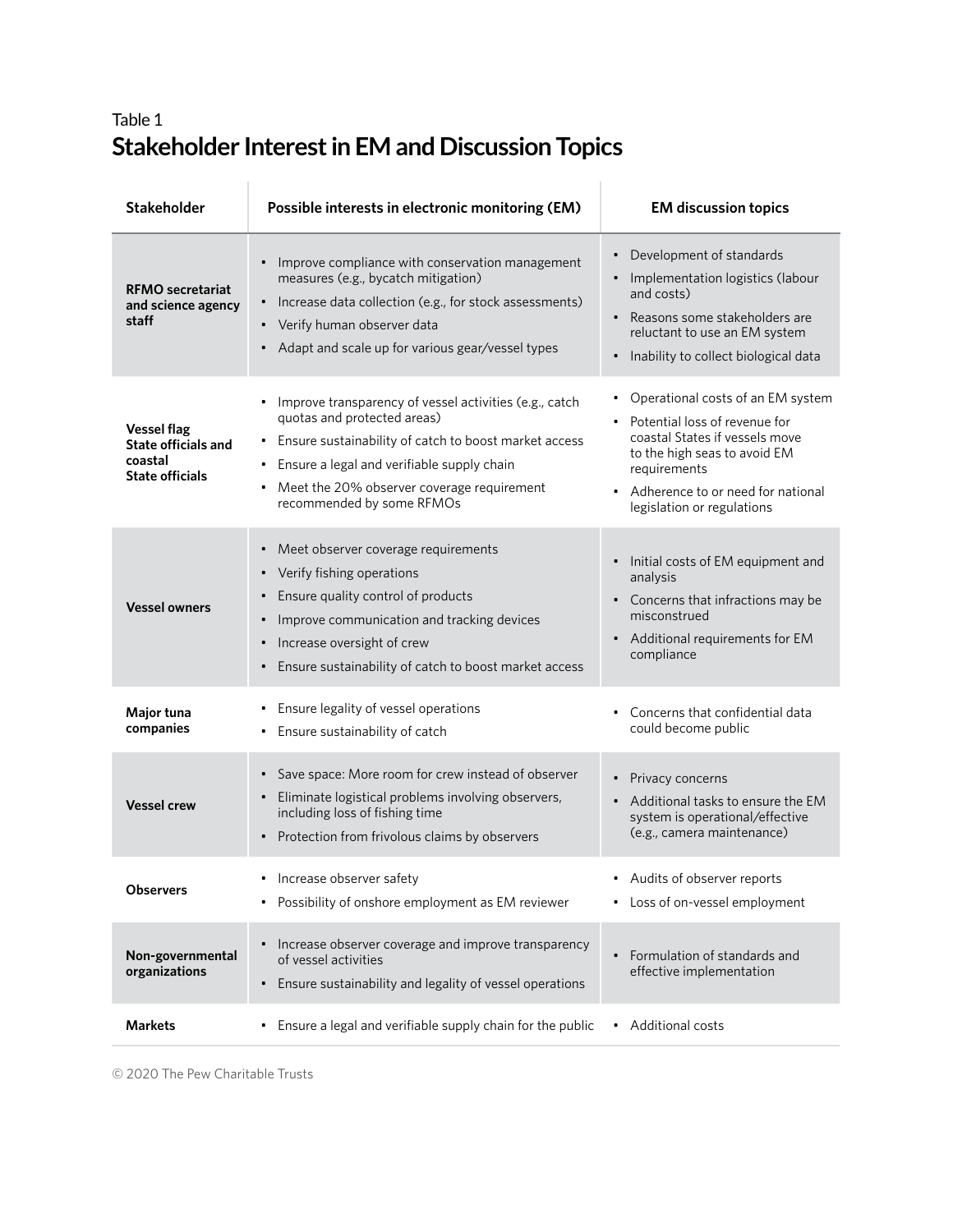# Collaboration opportunities

The first steps of the collaboration process are to identify the relevant stakeholders and then create engagement opportunities. They can be in the form of an RFMO EM working group, stakeholder workshops, EM pilot showcases, or other gatherings. To allow for both top-down and bottom-up communication, the events could be hosted in collaboration with RFMOs, NGOs, or United Nations bodies. Regardless of the forum, the gatherings would provide a platform for industry, government agencies, and secretariats to ask questions, offer lessons learned, and develop solutions.

While engaging stakeholders is a clear starting point for designing an EM program, feedback mechanisms must also be established to ensure that such engagement continues once a program has been put in place.

#### Industry Engagement

Collaboration with vessel owners, captains, and crew must occur in the early phases of designing an EM program to help ease industry uncertainty about how the systems would affect fishing operations. Pilot partnerships between industry and governments could help inform decisions on scaling up EM programs.

## Conclusion

To ensure the long-term success of an EM program, fisheries managers must create opportunities to collaborate with, and incorporate feedback from, a variety of stakeholders. Formal processes for stakeholder engagement should continue for the duration of the program.

## Endnote

1 R. Fujita et al., "Designing and Implementing Electronic Monitoring Systems for Fisheries: A Supplement to the Catch Share Design Manual," Environmental Defense Fund, San Francisco (2018), [http://fisherysolutionscenter.edf.org/sites/catchshares.edf.org/files/](http://fisherysolutionscenter.edf.org/sites/catchshares.edf.org/files/EM_DesignManual_Final_0.pdf) [EM\\_DesignManual\\_Final\\_0.pdf.](http://fisherysolutionscenter.edf.org/sites/catchshares.edf.org/files/EM_DesignManual_Final_0.pdf)